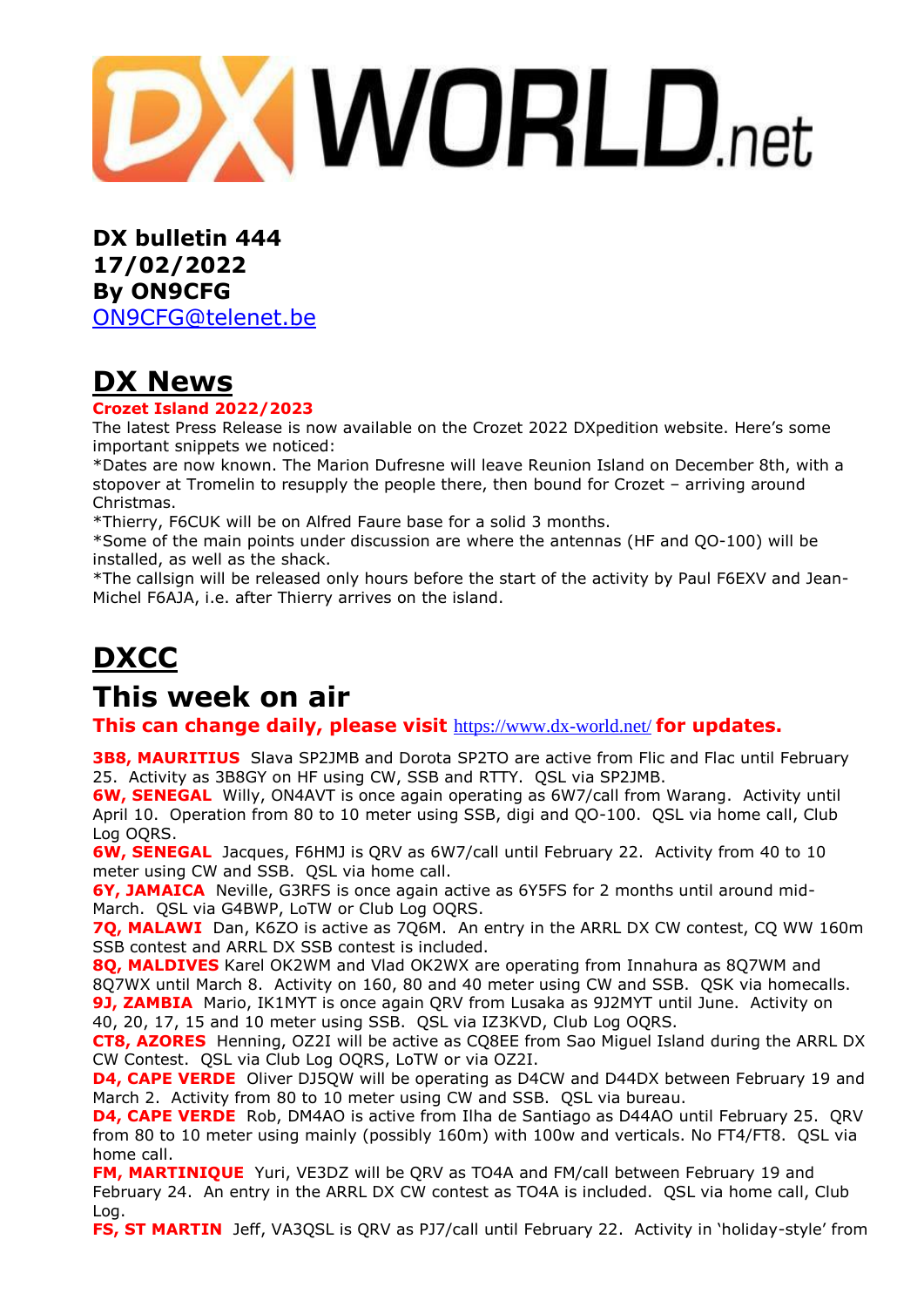40 to 6 meter using CW, SSB and digi. QSL via home call, LoTW.

**HC, ECUADOR** John, N9EAJ is operating as HC1FIT from a mountaintop location near the city of Otavalo, in the Imbabura Province of Ecuador until February 24. Activity from 40 to 10 meter using SSB and some slow CW. QSL via N9EAJ and possibly LoTW, logsearch on Club Log. **HR, HONDURAS** John, AD8J is active as HR9/call until February 26. Operation from 80 to 10 meter using CW, SSB and FT8. QSL via LoTW or direct.

**HR, HONDURAS** Gerard F2JD is active as HR5/call from Copan until April 5. Activity on HF using CW, SSB and digi. QSL via F6AJA, direct or bureau. <http://lesnouvellesdx.fr/voirlogs.php>

**OX, GREENLAND** OX7AKT and OX7AM will go to Kangerlussuag between February 17 and February 22 as OX7AM. An entry in the ARRL DX CW contest is included.

**P4, ARUBA** John, W2GD is again operating as P44W until February 21. An entry in the ARRL CW DX Contest is included. QSL via N2MM direct.

**PJ2, CURACAO** Team PJ2T will be active during the ARRL DX CW contest. QSL via W3HNK. **V3, BELIZE** Walt W0CP and Mary K0ZV are active as V31DJ and V31DK until March 4. QRV on HF using SSB and FT8. QSL via OQRS or via home calls.

**V4, ST KITTS** Chuck, KG9N is active as V4/call until March 1.Operation on all bands and all modes. QSL via LoTW and bureau.

**V5, NAMIBIA** Gunter, DK2WH is again as V51WH and V55Y until March. QSL via DK2WH, direct or bureau.

**VP2M, MONTSERRAT** Thaire, W2APF is operating as VP2MDX until February 18. Activity from 80 to 10 meter using CW and SSB. QSL via W2APF, LoTW.

**Z2, ZIMBABWE** Tom DL7BO and Tom DJ6TF are active as Z21A and Z22O until February 20. Operation from 160 to 10 meter using CW, SSB and digi. QSL for both calls via DJ6TF.

**PJ2, CURACAO** Rudy, NF9V is operating as PJ2/call until February 22. Operation from 160 to 10 meter. QSL via home call and LoTW.

**PZ, SURINAME** Markus DJ4EL and Joerg DJ1JB will be active again as PZ5GE and PZ5GL

between February 19 and March 1. Combined with a side trip to SA-092 as PZ5G. Running from the mainland with 2 stations from 40 to 10 meter using SSB.

**V3, BELIZE** Look for V3T during the ARRL International CW DX contest (Febr 19-20). QSL via WC0W.

**VP2M, MONTSERRAT** Team VP2MSS will be active from Montserrat during the ARRL DXCW Contest (February 19-20). QSL via K1QX or LoTW.

**VP9, BERMUDA** Jeff, N6GQ will be operating as VP9I during the ARRLD DX CW Contest(February 19-20). QSL via WW3S.

**ZF, CAYMAN ISL** Bob, K4UEE (ZF2UE), Stan, K5GO (ZF9CW) and Bill, W5SJ (ZF2EZ) will be active as ZF5T from Cayman Brac (NA-016) during the ARRL DX CW Contest (February 19-20th) as a Multi-Single/Low-Power entry. QSL via K5GO direct or LoTW. No bureau. Outside of contest look for above callsigns.

**ZF, CAYMAN ISL** During the ARRL DX Contest CW contest (Feb 19-20) N6MJ, NN1C & W9KKN will be active as ZF1A from Grand Cayman. Operation as M/S. QSL via Club Log OQRS, LoTW. **ZF, CAYMAN ISL** Look for KO7SS as ZF2SS during the ARRL DX CW Contest (Feb 19-20). Vertical and wire antennas. QSL via LoTW. Single op, low power activity.

## **Coming up soon**

**FG, GUADELOUPE** Gildas F6HMQ and Michel F5GWV will once again be active as FG/calls from February 25 until March 27. Operation in 'holiday-style' but an entry in the ARRL DX SSB and CQ WPX SSB contest is included. QSL via F6HMQ.

**J6, ST LUCIA** J69DS, K9HZ, KA4RRU, WA4PGM and W0CN will be active from Soufriere, St Lucia as J68HZ during March 1 to March 7. QRV from 160 to 10 meter, an entry in the ARRL DX SSB Contest is included. QSL via K9HZ direct, LoTW, Club Log OQRS.

**J8, GRENADINES** Brian, GW4DVB will be operating as J88PI from Palm Island during February 24 and March 8. Activity from 40 to 6 meter using mainly SSB and FT8.QSL via home call.

**PJ2, CURACAO** Andy, DK5ON will once again be active as PJ2/call from March 1 until March 17. Activity from 160 to 6 meter using CW, SSB and digi. QSL via home call, direct or bureau, LoTW or Club Log OQRS.

**PJ7, SINT MAARTEN** Tom, AA9A will once again be active as PJ7AA between February 26 to March 26. QRV from 80 to 10 meter using CW, SSB, FT8. All QSOs will be uploaded to LoTW and Club Log.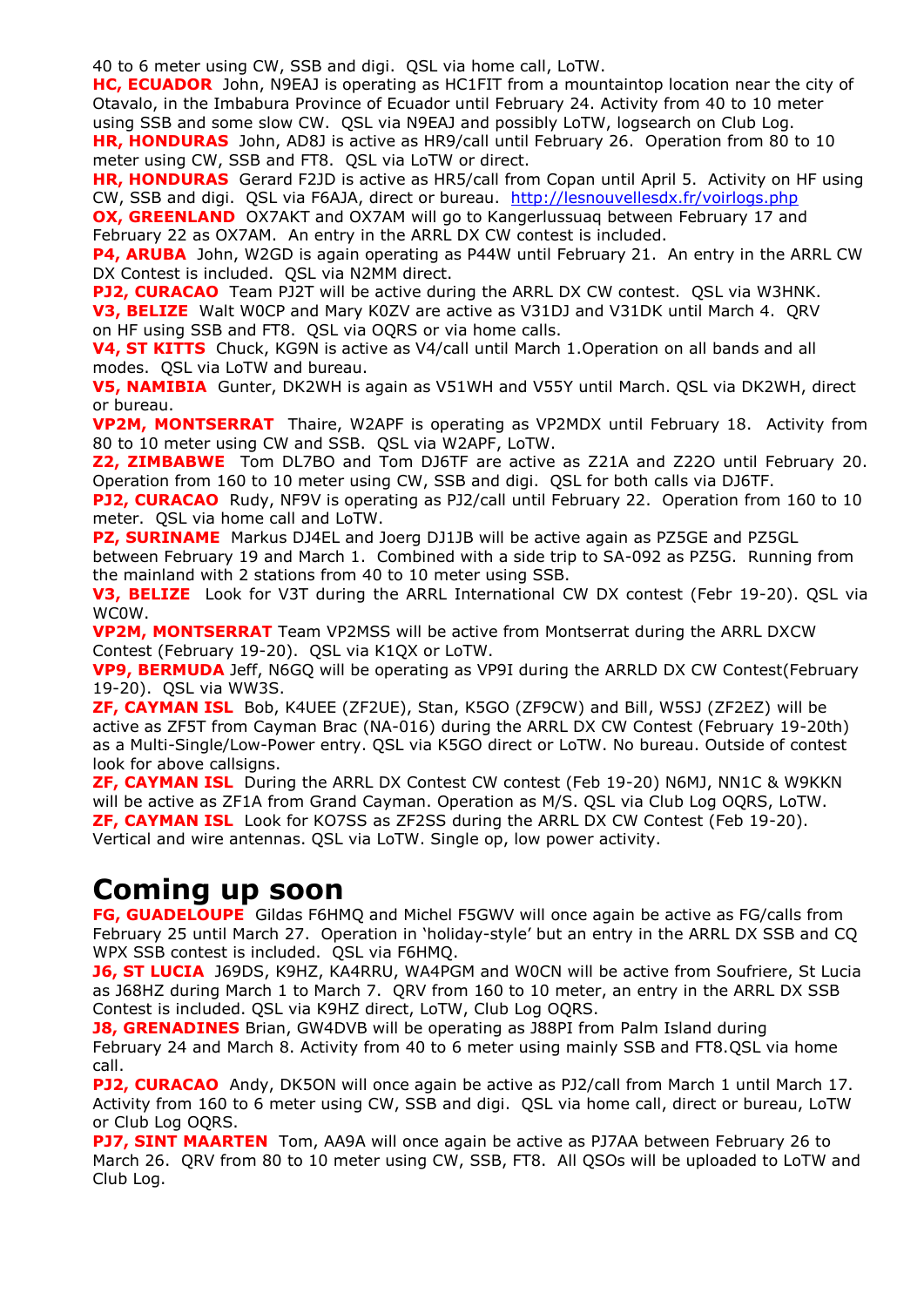## **Antarctic Base Stations**

**Akademik Vernadsky Base Station** Sergiy, UT9UX will be active as **EM1U** from the Ukrainian Antarctic Station Akademik Vernadsky, Galindez Island, AN-006. QRV on HF bands when time permits until mid-April 2022.



## **IOTA This week on air AFRICA**

**AF-063 Kiweni Isl** Bout, S53BV is QRV as 5H3BV until February 24. Operation on 40 and 15 meter in 'holiday-style' using CW and SSB low power. QSL via home call direct.

#### **ASIA**

**AS-200 Shodo Isl** JI3DST/5, JJ5RBH, JS6RRR/5 and JS6RRR/p (for FT8) are active from Shodo Island until February 24. Look for activity from 80 to 2 meter using CW, SSB and digital modes. QSL via operator's instructions.

#### **NORTH AMERICA**

**NA-142 Okaloosa Isl** Bernie, W3UR, will be operating as N3ME from Okaloosa Island, Florida's rarest IOTA on February 19 from local sunrise to local sunset (1200 to 2330Z). Activity will be on 20 through 10 meters CW and FT8. QSL via W3UR and LoTW.

**NA-142 Santa Rosa Isl** Bodo, DF8DX is once again QRV as KT3Q/4 from mid-February until early March. He might be active from NA-141 and other IOTA as well. QRV on HF. QSL via home call, LoTW.

#### **SOUTH AMERICA**

**SA-025 Ilha Grande de Santa Isabel** A team of seven operators (PS8ACM, PS8CW, PS8DX, PS8HF, PS8RV, PS8ZP and PT2OP) will be active as ZV8L from the Pedra do Sal Lighthouse during February 18-20 during the American Lighthouses Weekend. QRV from 80 to 10 meter using CW, SSB and FT8, QO-100 satellite (QO-100 contacts are not accepted toward IOTA credit). QSL via LoTW, eQSL, or via PT2OP.

**SA-092 Papegaaien Isl** Markus, DJ4EL will once again be active as PZ5G between February 23- 26. Operation from 80 to 10 meter using CW and SSB.

## **Coming up soon**

#### **ASIA**

**AS-050 Isachenko Isl AS-104 Rykachev Isl**

The first group of participants in this year's Artic Legends Expe- dition is set to leave the settlement of Tazovsky on 3-4 March; a few days later all of the team members will gather at the Sopochna- ya Karga weather station. From there they will reach Rykachev Is- land (AS-104) and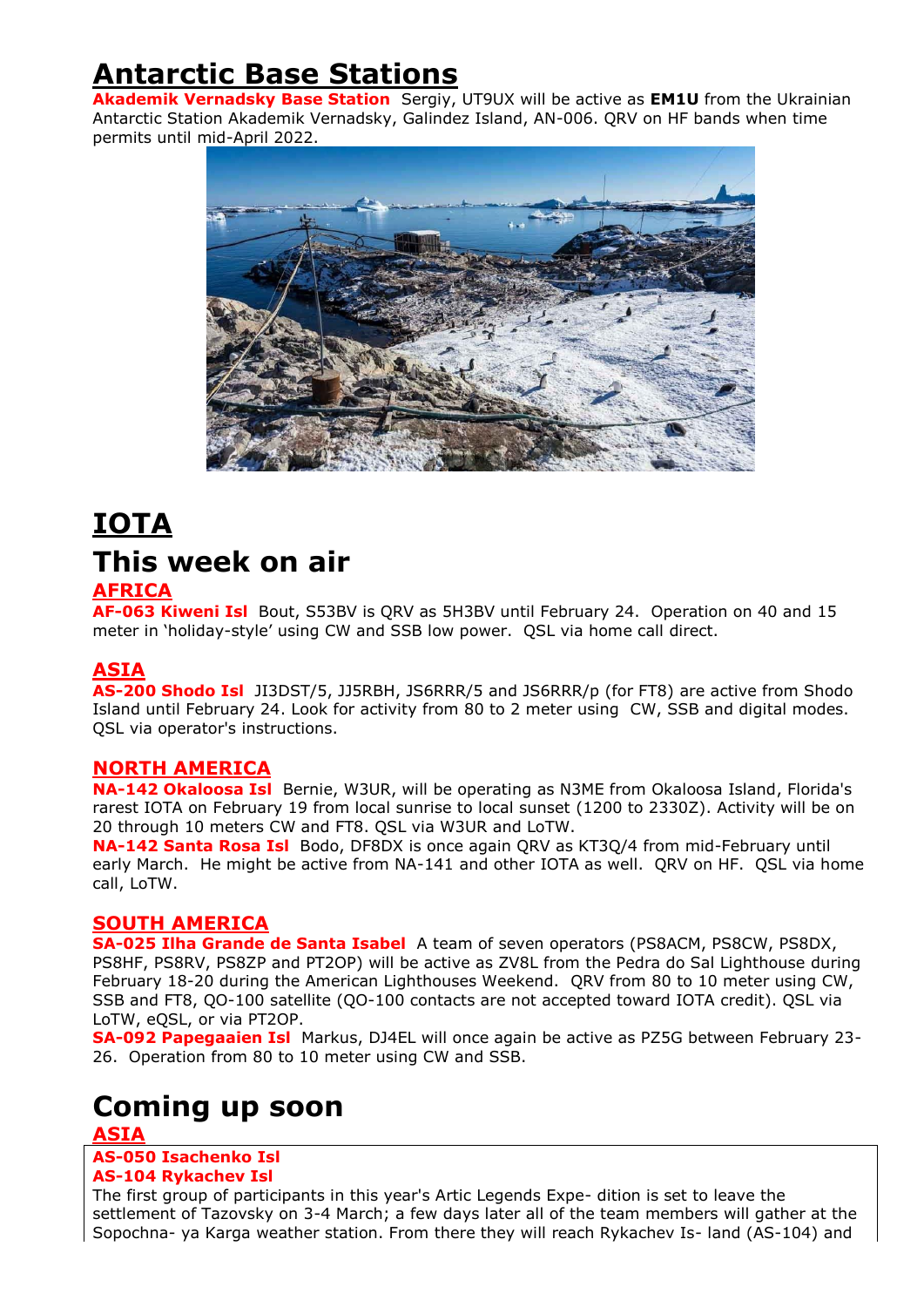be active as R150WS, a special callsign celebrat- ing "150 years of Russian Weather Service". While enroute, if conditions permit, they might also try and be QRV as RI0BI from Isachenko Island (AS-050). The operating team includes UA0BA, UA9LDD, UA9KDF and RW0BG. The 1400 kilometre trip will depend on weather, as the team will be using snowmobiles. (TNX 425DX)

#### **NORTH AMERICA**

**NA-249 Vieques Isl** Team KP3RE will be operating between February 25-27. Operation on all bands and all modes. QSL via QRZ.com instructions.

#### **OCEANIA**

**OC-228 Granite Isl** Andy, VK5MAV will once again be active as call/P end February/begin March for 1 or 2 days. Operation on 20, 15 and 10 meter using CW only.

# **DXCC timeline**



# **ANNOUNCEMENTS**

# **Announced DX**

## *THE NEWCOMERS*

**5H, TANZANIA** Sergey, UT8UU says that the 5H3UU DXpedition in scheduled for the second half of 2022. More to follow.

**EA8, CANARY ISL** Look for Philippe EA4NF as EA8/call from Hierro Island from the rare grids IL07 and IL17. Operation on March 4-6 FM and Linear LEO SATS. QSL via home call and LoTW. **JD1, MINAMI TORISHIMA** QSL manager (JA8CJY) has today informed that Take, JG8NQJ/JD1 should again be active from Minami Torishima starting mid-March 2022. Firm dates to follow **JW, SVALBARD** DX-Adventure is a joint venture of Max-ON5UR and Erik-ON4ANN, and consists of 15 very enthusiastic people with all experience in participating or organizing a DXpedition. The first DX-Adventure project is therefore immediately ambitious: The Arctic Archipelago – Svalbard – IOTA EU026 from April 19-26, 2022. The setup is to be active with 5 stations on all HF bands in different modes (CW, SSB, RTTY, FT8-FT4). In addition, we have the ambition to be the first to activate EU-026 on QO-100. Three team members take on the challenge of driving a snowmobile all the way to Kapp Linné, about 100km east of Longyearbyen.

This is the only location that allows a "line of sight" on the QO-100 satellite. In addition, Kapp Linné is also on the edge of the satellite footprint – speaking of a challenge..

**PJ5, ST EUSTATIUS** No official word yet on when QRV, but Frank K3TRM has listed this callsign on QRZ.com. More to follow.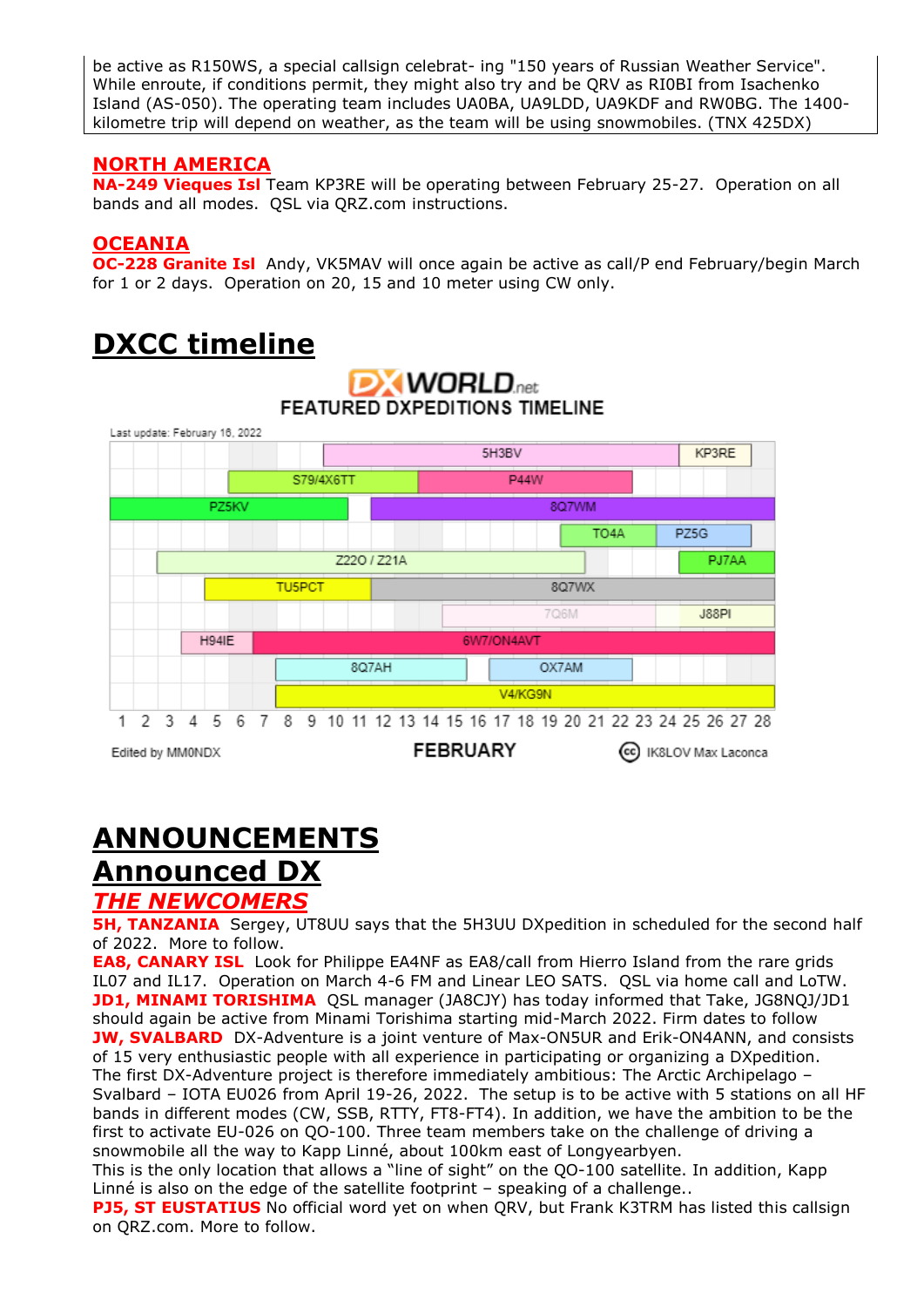**V5, BELIZE** Bob, W0BNC will be QRV as V31BN from March 5-10. He will be active from different parks in QRP style using CW, SSB and FT8.

#### *THE REMINDERS*

**3A, MONACO** Team 3A3A will be QRV during the CQWW SSB contest 2022, more to follow. **5H, TANZANIA** Roman, RA/3W3RR (ex-9Q9RR) has announced plans to be active from Zanzibar island, AF-032. Currently no set dates as to when 5H1RR activity may happen due to COVID-19. More info to follow in due course..

**5X, UGANDA** Alan, G3XAQ will be operating as 5X1XA between March 7-14. Activity from 80 to 10 meter using CW only. The primary purpose of the trip is to make an entry in the RSGB Commonwealth (BERU) contest with some holiday style operating outside of the contest. QSL via G3SWH direct only, OQRS via his website, LoTW after the activity.

**8Q, MALDIVES** Nobby, G0VJG will be active from Innahura island as 8Q7CQ during March 4-18. Activity from 80 to 10 meter (including 60m), SSB using a Butternut HF6V and dipole. Participation in the ARRL DX SSB contest. QSL via M0OXO.

**A3, TONGA** Stan LZ1GC and Ivan LZ1PM will be operating as A35GC sometime in 2022.Activity from 160 to 10 meter using CW, SSB, RTTY and FT8. Logs uploaded during the DXpedition to Club Log. QSL via LZ1GC OQRS, direct or bureau.

**C5, THE GAMBIA** Don, G3XTT will be operating as C56DF between March 9-18. Operation on HF using CW. An entry in the BERU contest is included. QSL via home call, Club Log.

**C5, THE GAMBIA** Look for C5C once again from May 22 until June 7. Operators are Abdel M0NPT, Gerard F5NVF and Luc F5RAV. A side trip to Bijol Island is possible. More to follow. **CY0, SABLE ISL** Permission for a DXpedition has been authorized with the team: WA2DAN, N2IEN, K5DHY, K5YY, K4UEE, WW2DX, AA4NC, N8AA, N2TU. The CY0C Sable Island DXpedition team will be active sometime 2022 depending Covid.

#### <http://cy0dxpedition.net/index.html>

**D6, COMOROS** Dates still to be determined but D60AE will be on air sometime 2022. A multinational 12 operators team of the F6KOP Radioclub will be with 5 stations in CW, SSB, RTTY and FT8/FT4 modes from 160 to 10 meter + QO-100.

**E6, NIUE** Stan LZ1GC and Ivan LZ1PM will be operating as E6AM during October-November. Activity from 160 to 10 meter using CW, SSB, RTTY and FT8. Logsuploaded during the DXpedition to Club Log. QSL via LZ1GC OQRS, direct or bureau.

**FM, MARTINIQUE** Michael, DF8AN will be operating as TO8N from mid-April until early May. An entry in the YU DX contest is included. QSL via home call, bureau or direct.

**FO0, AUSTRAL ISL** Jacek, SP5EAQ will be operating from Rimatara Island during March. Operation as FO/call and TX5AQ (CQWW WPX) on HF using SSB only. This is all depending the Covid pandemic.

**FO0, AUSTRAL ISL** Haru, JA1XGI will be QRV as FO/call during November . Schedule depending Covid situation. Operation from 160 to 10 meter using CW and digi. QSL via LoTW.

**FO0, AUSTRAL ISL** A team of seven experienced DX-pedition / contest operators will activate Raivavae (Austral Islands) OC-114, French Polynesia as TX5N from April 15 to April 29. Team members are: Rob N7QT, Walt N6XG, Heye DJ9RR, Gene K5GS, Steve W1SRD, Melanie N7BX and Doris K0BEE. Operation from 160 to 10 meter using CW, SSB and digital.

**FP, ST PIERRE & MIQUELON** Chris, VO1CH updates DX-World that due to Covid-19,the TO5T DXpedition to St Pierre & Miquelon has been postponed sometime in 2023. Activity from 160 to 6 meter using CW, SSB and FT8. <http://www.to5t.com/>

**FS, ST MARTIN** The TO9W team will once again be QRV from November 30 until December 9. **FS, ST MARTIN** Peter, G4SHO will soon be active in 'holiday-style' as FS/call. Operation on HF. QSL via LoTW.

**FS, ST MARTIN** Look for Pier, FS/W1NA and Marco, FS/KC9FFV in future activity during various periods next year. QRV in 'holiday-style' from 40 to 6 meter using SSB and FT8. QSL both call via IZ1MHY, LoTW.

**FT/W CROZET ISL** After many months of efforts and negotiations, the TAAF (the body in charge of the FTs administration) has granted permission for a one-man nearly 3-month operation from Crozet Island to Thierry F6CUK, from mid-December 2022 to mid-March 2023 (be patient!) Exact dates will come just prior to the operation. The last activity from Crozet was in 2009 by Florentin F4DYW as FT5WQ. <http://crozet2022.r-e-f.org/>

**FW, WALLIS & FUTUNA** Tom, KH0/KC0W informs: due to Covid this trip will be postponed. As soon the situation changes Tom will let us know when he departs Saipan.

**JT, MONGOLIA** Mats, SM6LRR will be active as JT4RR/P sometime March, April and July, August from the South Gobi Desert. This will be an extreme portable operation under difficult circumstances. QSL via EA5GL, LoTW.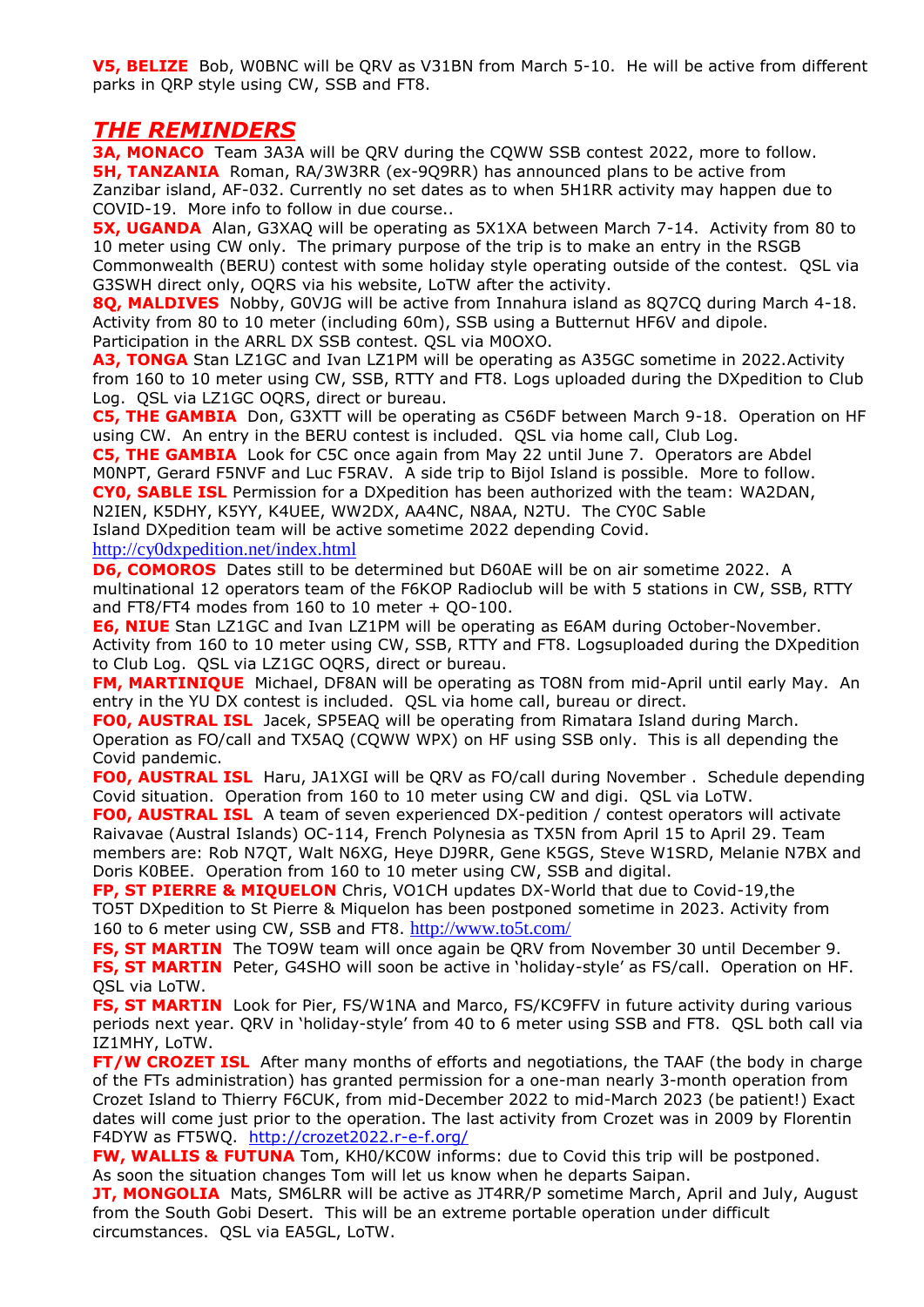**JW, SVALBARD** Team JW0X/JW10000 will be operating with 5 stations during April 19-26. The challenge is making the first QO-100 contacts. ON4CKM Cedric, ON4DCU Patrick and ON5UR Max will make a rugged snowmobile ride of almost 100 km in temperatures of  $-20^{\circ}$  – 25° Celsius to reach their goal. Kapp Linné is the only place in the area that allows a view of the QO-100 satellite at only 3° above the horizon. Svalbard also lies on the edge of the satellite area (footprint), which makes the challenge even greater. We want to give as many radio amateurs as possible the opportunity to work this first QO-100 DXpedition. For this unique challenge we also have a special callsign JW100QO.

**JX, JAN MAYEN** Helge, LB4MI recently listed this particular callsign on the QRZ.com database. He mentions to DX-World that more info may become available in a few weeks' time, and there is a chance the trip will happen. QRX..

**JX, JAN MAYEN** Stian, LB5SH will once again be active as JX/call late June for about 5 days. Operation primarily SSB and FT8. More to follow.

**KH0, NORTHERN MARIANA ISL** BJ, WA7WJR (ex-XV9WJR) hopes to be active from Saipan / Tinian during April / May. Activity depends on Covid protocols and if quarantine is still required by then the trip will be cancelled or postponed. If QRV he will operate CW, SSB & RTTY (no SSB) on 40-20-17-15m. QSL via home call, LoTW.

**KH2, GUAM** Look for BJ as KH2/WA7WJR during March. Activity depending the Covid pandemic. Operation on 40, 20, 17 and 15 meter using CW, SSB and RTTY. QSL via home call, LoTW.

**KH4, MIDWAY ISL** Ron, KH6DV announces a trip to Midway for about 2 weeks (if the COVID 19 is under control). Midway Atoll is #14 on the Clublog most wanted list and has not been active for some time. The aircraft used for the logistics flights has been downsized and visitors are no longer allowed to fly to the island. More to follow.

**KH8, SWAINS ISL** Due to the Covid-19 pandemic it is still impossible to travel to Swains Island. Alex Jennings (owner of island) and the team will start planning again sometime March 2023.

**P2, PAPUA NEW GUINEA** A DXpedition will take place in honour of the 175<sup>th</sup>anniversary of the Nikolay Miklouho Maclay. More to follow. QSL via RM0L.

**PJ5, ST EUSTATIUS** John, W5JON will once again be operating as PJ5/call during April 26 and May 4. Operation from 60 to 6 meter using SSB and FT8.

**PJ7, ST MAARTEN** Ed, N2HX will once again be active as PJ7PL during the ARRL SSB DX contest (March 5-6). Due to Covid this may change at short notice.

**PY0F, FERNANDO DE NORONHA** We have no firm dates on this activity, but Rodrigo PY2KC mentions he will try to be active from Fernando da Noronha sometime in 2022 as PY0FFF. Activity depends on Covid situation.

**PZ, SURINAME** Fox, PD0FOX will be active as PZ5JT during spring 2022 from Zanderij. He is going there for jungle training with the 11 Air Assault Brigade. Operation on 20, 17, 15 and 10 meter. More to follow.

**TL, CENTRAL AFRICAN REPUBLIC** The Italian DX Team will be operating as TL8AA(CW, SSB and RTTY) and as TL8ZZ (FT8) sometimes spring 2022. Activity with 7 operators and 4 stations from 160 to 6 meter. More to follow.

**VK9C, COCOS KEELING ISL** Zeljko, VK6VY together with VK6CQ, VK6SJ and perhaps others will be operating as VK9CM between October 26 and November 3. Activity from 160 to 10 meter using CW, SSB and FT8. An entry in the CQWW SSB contest is included as VK9C. QSL via EB7DX. **VP2V, BRITISH VIRGIN ISL** Dario, KP4DO will be operating from Tortola as VP2V/call. Dates not yet mentioned. More to follow.

**VP5, TURKS & CAICOS** Dave, K0KQ will be QRV as VP5/call from Grand Turk in March 2022. Operation on HF using an end-fed wire in a palm tree. QSL via LoTW.

**VP5, TURKS & CAICOS** Ross W2TT and John AF3K will be operating as VP5/calls during March 23-29. Activity in 'holiday-style' from 80 to 6 meter using CW, SSB and digi. QSL via Club Log. **XT, BURKINA FASO** Max, DK1MAX will once again be active as XT2MAX between April 7 and April 20. Operation in 'holiday-style' using CW and digi. QSL via EA5GL. Activation depending COVID.

**YN, NICARAGUA** Robert, DL7VOA will be QRV from Guacalito de la Isla as YN5AO. Dates are still in planning phase due to COVID. Operation in 'holiday-style' with a focus on the low bands. QSL via Club Log OQRS. <https://www.qrz.com/db/YN5AO>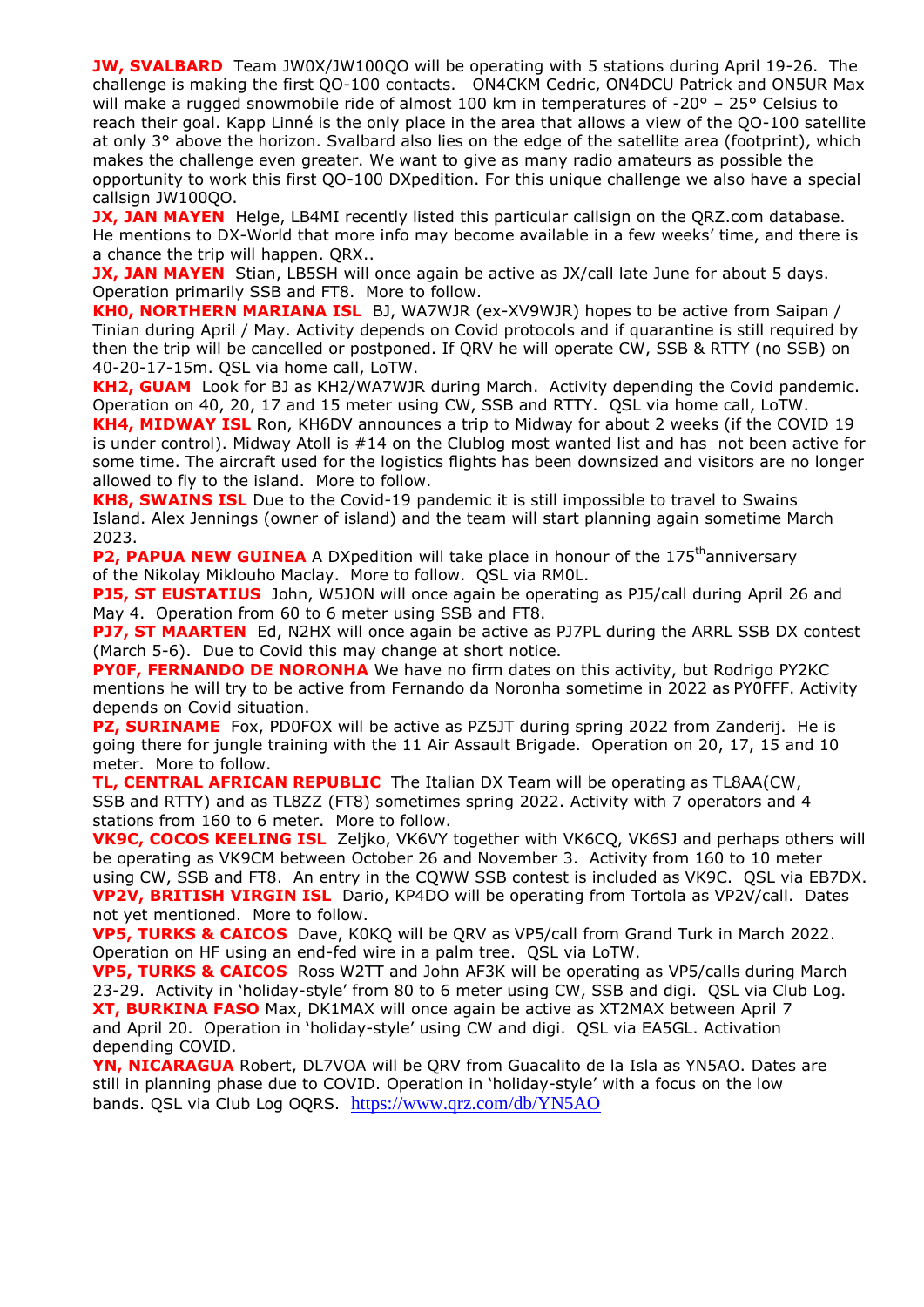## **Announced IOTA**

### *THE NEWCOMERS*

#### **ASIA**

**AS-125 Chang Isl** Team HS7AP/P will be active from Chang Island during July 29 to August 1. Participation in the RSGB IOTA contest. QRV on 80-40-20-15-10m, CW, SSB & FT8. QSL via E21IZC.

#### **EUROPE**

**EU-105 Batz Isl** Team TM5IB will be QRV from March 26 until April 2. Activity using CW, SSB and FT8. QSL via ON7ZM.

#### *THE REMINDERS*

#### **ASIA**

**AS-107 Samet Isl** E20AX/p has had to postpone the activation of Samet Island that was originally scheduled for 8-10 January 2022 because of the Omicron outbreak. A new date is yet to be set.

**AS-140 Char Kukri-Mukri** The S21DX will once again be active during November 2022. They plan multiple stations from 80 to 12 meter. More to follow.

#### **EUROPE**

#### **EU-086 Mestnyy Isl - postponed**

Apparently, Ivan R1IB had to postpone his trip from Vorkuta to Amderma (planned for February 25) meaning it's unlikely the activation will go ahead.

Depending on weather conditions, a team plans activity sometime February 2022. QRV as RI1PP for 1-2 days only. QSL via R1II. Note – RRA: RR-06-29 (new one), RDA: NO-02. **EU-181 Sveti Ivan Isl** During the IOTA contest 2022 (July 30-31), a joint Bulgarian Greek team will be active as LZ0KP. QSL via SV2CLJ.

**EU-189 Isle of Rockall** A team with Nobby G0VJG will be operating as MM0UKI/P from the most inhospitable places on Earth. Plan is to be QRV from June 6 until June 19. Nobby will be the sole operator for 1-2 days depending the weather. QSL via M0OXO, OQRS. <https://www.rockall2022.org/>

#### **NORTH AMERICA**

**NA-070 Kiska Isl** The postponed KL7RRC IOTA DXpedition to Kiska Island has been rescheduled and is now expected to take place on July 4-11. The team includesN3QQ, N6XG, N7QT, NL8F and W8HC. QSL via N7RO.

**NA-079 Garden Key** Gene, N0MHJ will be operating as call/4 from Dry Tortugas between April 22-25. Operation mainly on 6 meter using CW and SSB during daytime only. QSL via LoTW.

#### **OCEANIA**

**OC-012 Yap Isl** Tom, KC0W has plans to be active from Yap Island as V63COW. Exact dates will be announced as soon as travel restrictions to Micronesia are lifted. QRV on HFusing only CW. QSL via home call, no LoTW.

**OC-037 New Zealand Sub Antarctic Islands (Campbell Island)** The Perseverance DX Group (PDXG) has some unfinished business. Several members participated on the 2012 ZL9 activation that was cut short by weather. After their successful VP8PJ South Orkney Islands 2020 DXpedition, PDXG is pleased to announce their intention to activatethe New Zealand Sub-Antarctic Islands (ZL9), Campbell Island. Club Log #24 most wanted, in the 2022 timeframe.

The plan includes 160-10m operation, CW/SSB/RTTY/FT8, with emphasis on 160, 80, 60, 40 and propagation dependent, 12 and 10 meters. However, the Covid-19 lockdown has caused significant delays and uncertainty.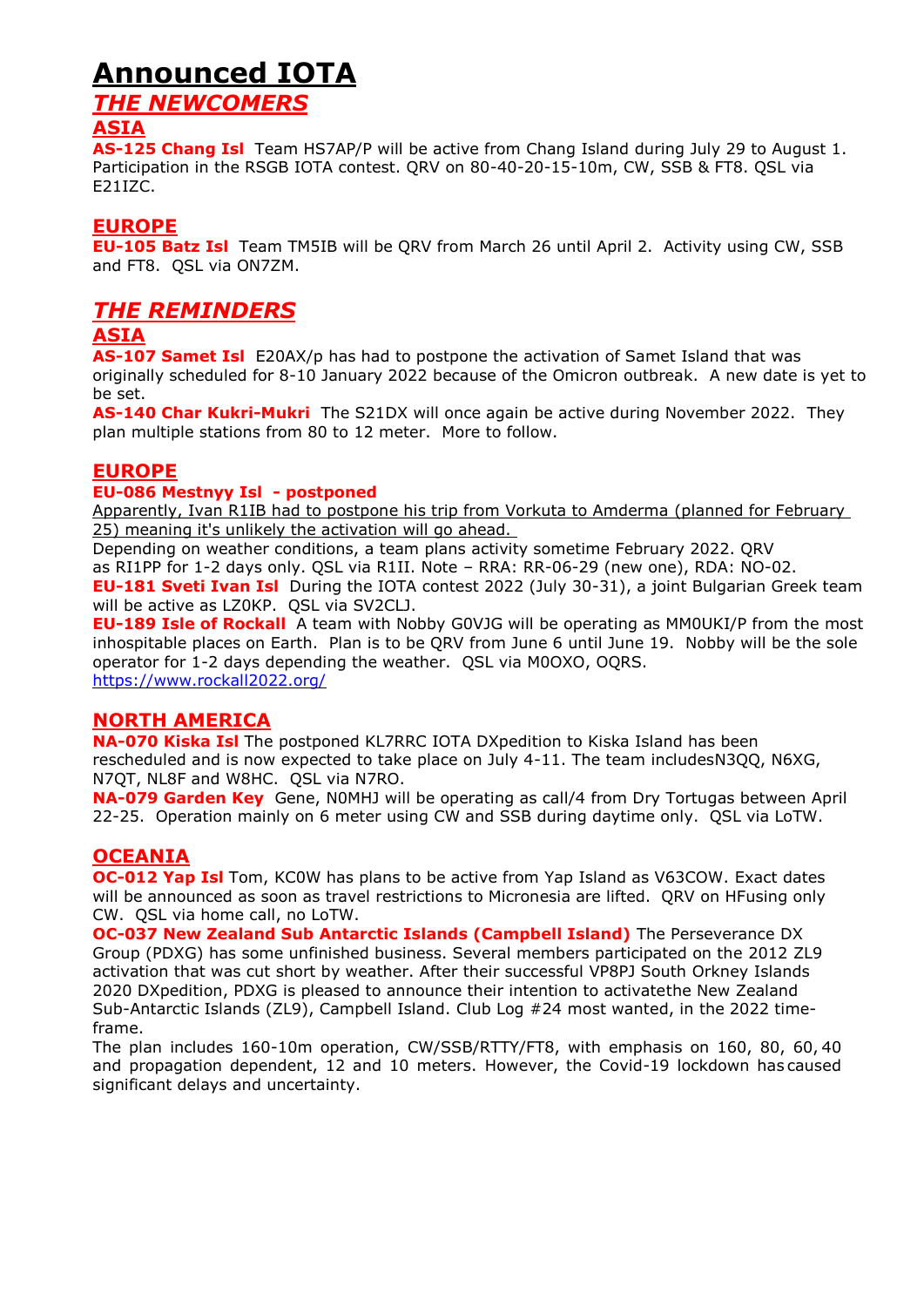## **Special calls**

#### *THE NEWCOMERS*

**BY, CHINA BY1CRA/WO22** is the special event station for the Beijing 2022 Winter Olympic and Paralympic Games. It will be active until 13 March on 160-10 metres CW, SSB and FT8. QSL via Club Log's OQRS. A cer- tificate will be available (TNX 425DX)

**F, FRANCE** The Radioamateurs de Lot-et-Garonne will operate special callsign **TM6CXJ** from 26 February to 6 March, and again on 1-6 June to honour the memory of their friend Pierre Marge, F6CXJ, who passed away on 28 January 2021. QSL via LoTW (preferred), or via F2FZ. Also activated in remembrance of Silent Keys are **TM3ZZ** (in memory of Michel Pelhate, F3ZZ) during a few weekends between 26 February and 3 July, and **TM9AP** (in memory of Andre Pettelat, F9AP) during five weekends between 12 February and 20 March. QSL TM3ZZ via F4HIK; QSL TM9AP via F6GYH. (TNX 425DX)

**G, ENGLAND GB1002MT** is the special callsign for the Chelmsford Amateur Radio Society to commemorate through February the centenary of 2MT, the first British radio station to make regular entertainment broadcasts (14 February 1922). QSL via LoTW and eQSL, no paper QSLs. (TNX 425DX)

**J6, ST LUCIA** If you soon work a J643xx station then it's some of the operators on St Lucia signing this special prefix to celebrate the 43rd anniversary of independence. For

example: **J643BP** (J69BP), **J643DS** (J69DS), **J643KZ** (J69KZ), **J643MV** (J69MV) + possibly others. Activity begins February 20th until the 26th. QSL via ops instructions. (TNX MM0NDX) **OE, AUSTRIA** Celebrating World Radio Day, the VIC Amateur Radio Contest DX Club (4U1A, https://4u1a.club/) is expected to be active as **4UNR** on 13- 28 February. This activity counts for Austria for DXCC, and for the Vienna International Centre for the CQ DX Marathon. QSL via Club Log's OQRS, or via UA3DX. (TNX 425DX)

**PA, THE NETHERLANDS** Scout station PB22BP (the suffix stands for Baden-Powell, the founder of the Scout and Guide movements) will be active on 18-28 February, including Thinking Day On The Air. QSL via PA3EFR. (TNX 425DX)

**SP, POLAND 3Z200IL** is the special callsign for radio club SP8KJX to commemorate the 200th anniversary since the birth of Ignacy Lukasiewicz, an oil industry pioneer whose many achievements included the invention of the modern kerosene lamp. Look for activity through 29 December on 160-10 metres SSB and digital modes. QSL via the bureau. (TNX 425DX)

## *THE REMINDERS*

**3A, MONACO** Members of the Association of Radio Amateurs of Monaco (ARM) plan to be active as **3A5M** to commemorate the 100th anniversary of the death of Prince Albert 1 of Monaco (1848- 1922). QRV on HF bands, CW/SSB/Digi during the period April 1 to May 31.

**7Z, SAUDI ARABIA** The Saudi Foundation Day is the anniversary of the founding of the Saudi state, and it falls on February 22 of each year. On January 27, 2022, King Salman bin Abdulaziz issued a royal order that February 22 of every year be a day to commemorate the founding of the Saudi state, in the name of the founding day, and it becomes an official holiday, and this day corresponds to the date of Jumada Al-Awwal 30 of 1139 AH, based on what historians concluded According to historical data that occurred during that period and witnessed the assumption of Imam Muhammad bin Saud rule in Diriyah and many achievements during his reign. SARS (Saudi Amateur Radio Society) is activating these three callsigns **HZ3FD**, **7Z3FD** and **8Z3FD** on this great historical occasion.

**9A, CROATIA 9A652AA** and **9A655AX** are the special callsigns that Tom, 9A2AA and Josip, 9A5AX will be using throughout 2022 to mark their 65th year in amateur radio. QSL via home calls. (TNX 425DX)

**9A, CROATIA 9A302AA** is the callsign that Tom, 9A2AA is using until 13 July to celebrate the 30<sup>th</sup> anniversary of Croatia's independence. QSL via 9A2AA. (TNX 425DX)

**9K, KUWAIT** Members of the Kuwait Amateur Radio Society (9K2RA) will be active as **9K9NLD** on 1-28 February. The special callsign celebrates both Kuwait National Day (25 February) and Liberation Day (26 February). (TNX 425DX)

**A6, UNITED ARAB EMIRATES** King Salman of Saudi Arabia issued a Royal Order announcing that February 22nd will be known as Founding Day of Saudi Arabia. Stations in the United Arab Emirates – **as well as [Saudi](https://www.dx-world.net/7z3fd-8z3fd-hz3fd-saudi-arabia/)** – will also celebrate this day and will QRV from February 19-25, 2022 with the following stations:

**A60SFD** Op. EARS Station QSL: EA7FTR **A60SFD/0** Op. A61Y QSL: EA7FTR **A60SFD/1** Op. A61M QSL: A61BK **A60SFD/2** Op. A61Q QSL: EA7FTR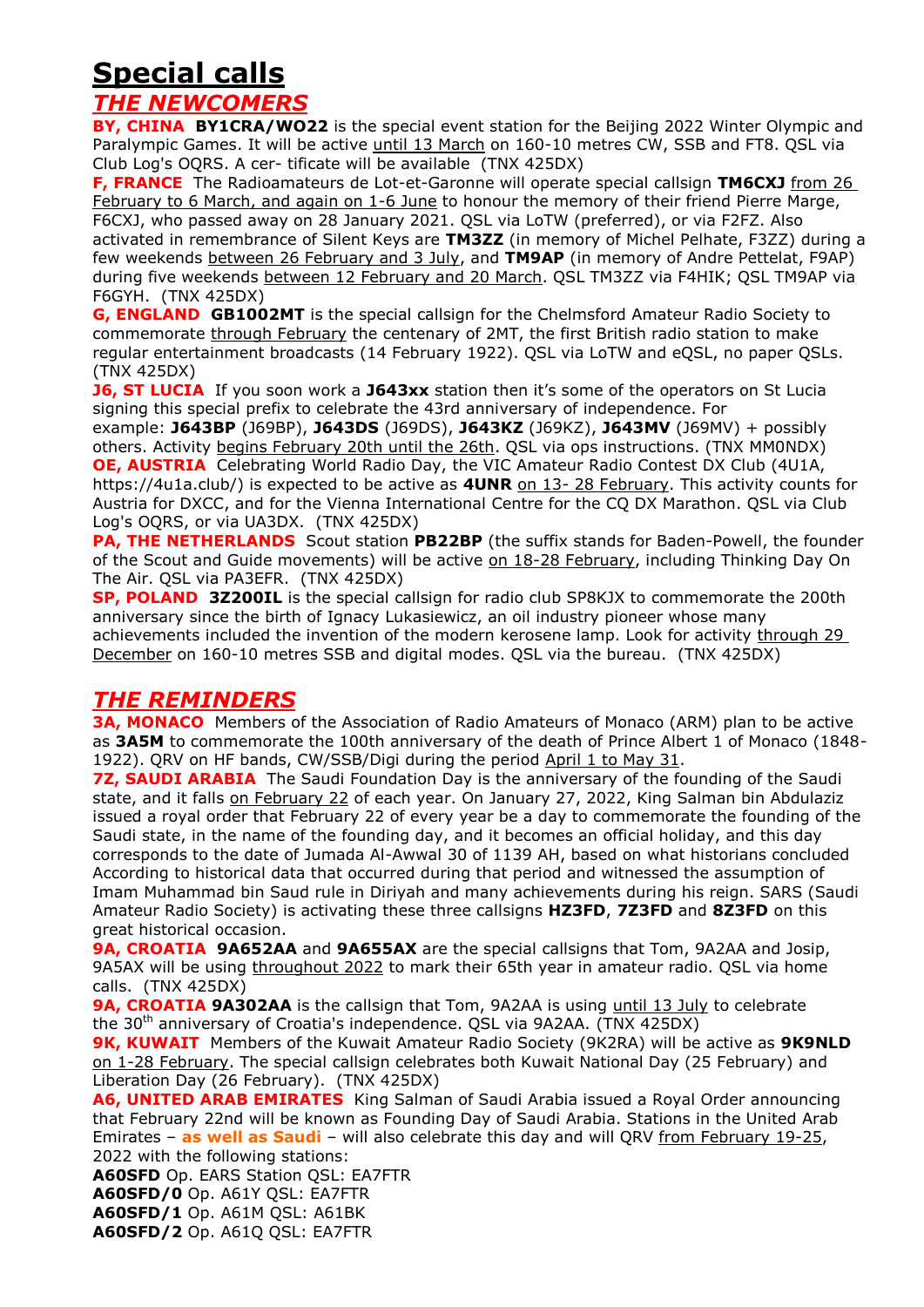**A60SFD/3** Op. A61FK QSL: A61BK **A60SFD/4** Op. A61BK QSL: A61BK **A60SFD/5** Op. A61DD QSL: EA7FTR **A60SFD/6** Op. A61QQ QSL: A61BK **A60SFD/7** Op. A61AY QSL: DIRECT **A60SFD/8** Op. A65GC QSL: DIRECT **A60SFD/9** Op. A61BR QSL: EA5ZD **A60SFD/10** Op. A61ZX QSL: IZ8CLM **A60SFD/11** Op. A65BR QSL: DIRECT **A60SFD/12** Op. A61NN QSL: EA7FTR **A60SFD/13** Op. A65GD QSL: Direct **A60SFD/14** Op. A65GJ QSL: Direct **A60SFD/15** Op. A61FJ QSL: LZ1YE

**DL, GERMANY DP44WCA** (special DOK 44WCA) will be used for WWFF and WCA activations until April 17. All QSOs will be confirmed automatically with a card.(TNX DXNL) **DL, GERMANY** Club station DL0IMO will operate special callsign **DR50BAWA** throughout 2022 to celebrate the 50th anniversary of the DARC's Intruder Monitoring Service (https://www.intrudermonitoring.de/). QSL via the bureau. Started in 1972 and formerly known as Bandwacht, the Intruder Monitoring is the German branch of the IARU Monitoring System, whose primary objective is the search, classification, identification and initiation of steps leading to the removal from amateur bands of radio signals of non-amateur stations causing harmful interference to the amateur services. (TNX 425DX)

**DL, GERMANY** The DARC club Hanau (DOK F09) celebrates 85 years of amateur radio in their city with the special DOK 85AFHU for their club callsign **DL0HO** during 2022. QSL via bureau. (TNX DXNL)

**DL, GERMANY** The DARC club Telgte (DOK N44) celebrates its 44th anniversary in 2022 with the callsign **DP44N44T** (special DOK 44N44). An award is also available. QSL via bureau. (TNX DXNL)

**DL, GERMANY** During 2022, look for **DB50AFZ** for the 50th anniversary since the Deutscher Amateur Radio Club (DARC) relocated from Kiel to the Amateurfunk-Zentrum (Amateur Radio Centre), the newly built headquarters in Baunatal. All QSOs will be confirmed automatically via the bureau; direct cards via DL2VFR. (TNX 425DX)

**DL, GERMANY DF40BGK** is active during 2022 for the 40th anniversary of DARC Ortsverband Bergkamen. QSL via the bureau, LoTW and eQSL. (TNX 425DX)

**DL, GERMANY DK050BN** is QRV during 2022 for the 50th anniversary of Contestgruppe Bingen (DK0BN) QSL via the bureau, LoTW, direct cards via DK5PD. (TNX 425DX)

**DL, GERMANY** During 2022, **DL60LINDAU** is active for the DARC Ortsverband Lindau-Westallgau's 60th anniversary. All QSOs will be confirmed automatically via the bureau, direct cards via DL1CBQ. (TNX 425DX)

**DL, GERMANY** Look for **DL73AFUG** during 2022 for the 73rd anniversary of the first Amateurfunkgesetz (AfuG), the German amateur radio regulations that came into force on 23 March 1949. QSL via operator's instructions. (TNX 425DX)

**DL, GERMANY DL75DRG** is ORV until end 2022 for the 75th anniversary of DARC Distrikt Ruhrgebiet. QSL via operator's instructions. (TNX 425DX)

**DL, GERMANY DL75HIL** is active until end 2022 for the 75th anniversary of DARC Ortsverband Hilden (DL0HIL/DL0CK). QSL via the bureau, LoTW and eQSL. (TNX 425DX)

**DL, GERMANY** Special callsign **DM60CSJ** is active until end July for the 60th anniversary of Club Station Jesewitz (DL0SAX). QSL via the bureau and eQSL, direct cards via DL2VM. (TNX 425DX) **DL, GERMANY** The special event station **DR125MB** (special DOK 125MB) draws attention to the Muengsten Bridge, Germany's highest railway bridge, built 125 years ago. QRV until November 30. QSL via bureau, LoTW, DD3JN (d). (TNX DXNL)

**DL, GERMANY** During February, DLOHMB (special DOK 60FLUT) commemorates the North Sea flood of 1962, which particularly devastated the city of Hamburg. QSL via bureau. (TNX DXNL) **DL, GERMANY** The German section of the International Federation of Railway Radio Amateurs will put their new club callsign **DL0OF** on the air with the special DOK MKO until Jan. 25 next year. QSL via bureau and DL4CR (d). (TNX DXNL)

**DL, GERMANY DL75RLP** is the special callsign for members of DARC's Ortsverband Mainz (DL0MZ) to celebrate the 75th anniversary of the German federal state of Rhineland-Palatinate throughout 2022. All QSOs will be confirmed automatically via the bureau and LoTW; direct cards can be requested via Club Log's OQRS. (TNX 425DX)

**EA, SPAIN** URE San Fernando (EA7URF) will operate special callsign **EG485FIM** on 19-20 and 26-27 February to mark the 485th anniversary of the Spanish Naval Infantry (Fuerza de Infanteria de Marina). Formed in 1537, it is the oldest marine corps in existence in the world. QSL via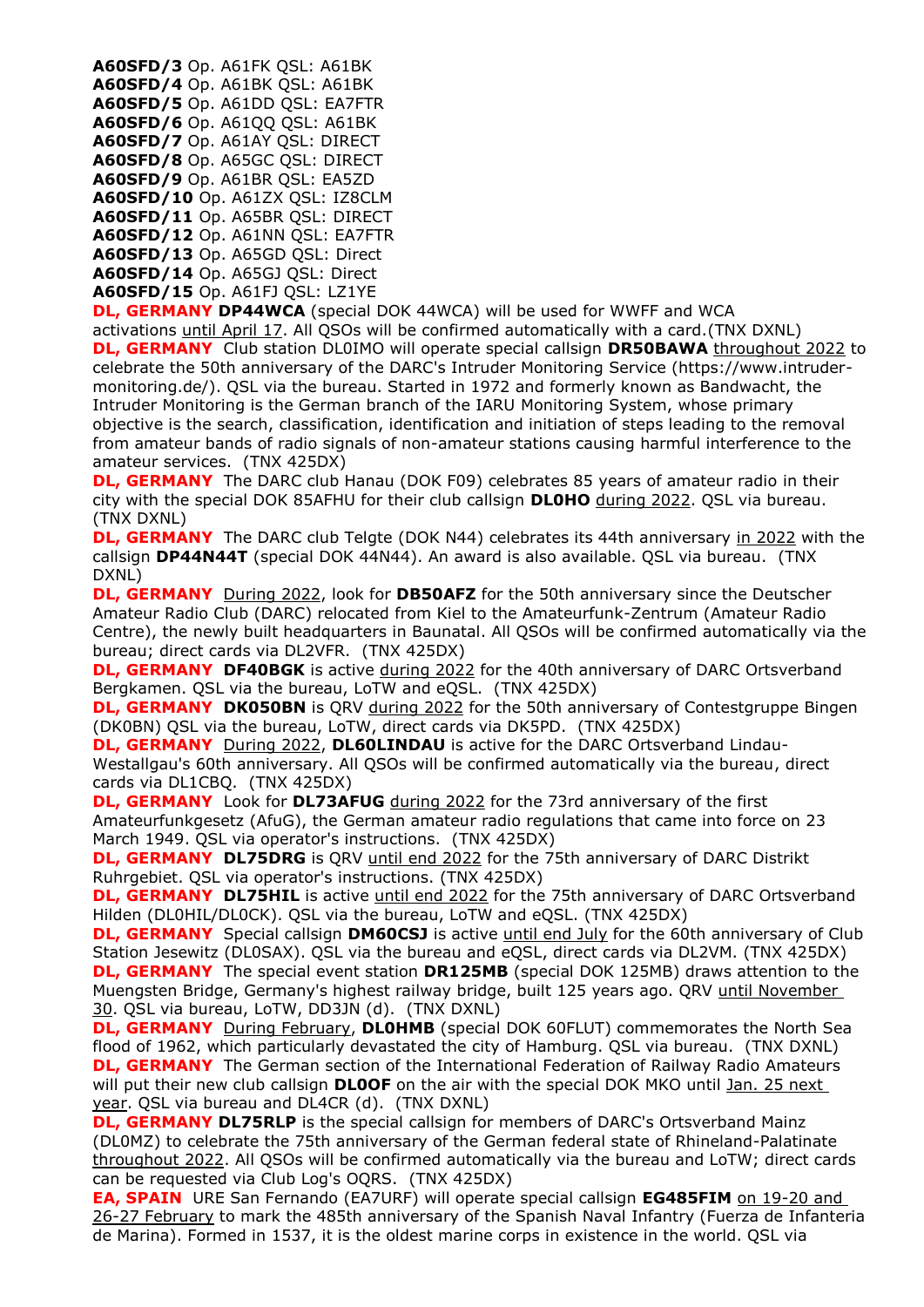EA7URF, LoTW and eQSL. (TNX 425DX)

**EA, SPAIN** URE San Fernando (EA7URF) is participating in the official celebrations for the 500th anniversary of the first circumnavigation of the Earth [425DXN 1467]. The 9th in a series of AM500 special event stations representing a milestone of the voyage will be **AM500TOR**, to be active on 19-27 March to memorialize the longest and most perilous stage of the return voyage ("tornaviaje") to Spain of the ship 'Victoria' under the command of Juan Sebastian Elcano from Timor to Cape Verde (7 February-9 July 1522). QSL via EA7URF, LoTW and eQSL. (TNX 425DX) **EI, IRELAND**Special callsign **EI90IRTS** will be activated throughout 2022 to celebrate the 90th anniversary since the founding of the Irish Radio Transmitters Society, Ireland's IARU society. QSL via EI6AL. (TNX 425DX)

**F, FRANCE** Between Feb. 5 and March 20, members of the Radio Amateurs Cheminots honour the memory of Andre Pettelat (F9AP), who died in September 2021 aged 99, with the callsign **TM9AP**. QSL via F5KTR. (TNX DXNL)

**F, FRANCE TM20KFZ** is the special callsign that members of the Club Radioamateurs Scientifique de la Haute-Vienne (F8KFZ) will be using during seven weekends between 5-6 February and 25-26 June to celebrate the club's 20th anniversary. QSL via the bureau. (TNX 425DX)

**F, FRANCE** Look for special event station **TM19AAW** to be on air from 7 to 22 February 2022. Activity is to celebrate the 19th Antarctic Activity Week. All info on this event on <http://www.qrz.com/db/TM19AAW>

Operation will be made by François F8DVD from his Qth of Mâcon in east part of France, 60 km North of Lyon (JN26JH). The new reference for WAP program is 344. Operations will be on HF band from 10 to 40 meters. QSL via F8DVD, Direct (SAE + 2 USD) or via Buro.

**G, ENGLAND** Special event stations **GB1900HA** (operated by M0MNE) and **GB1900HW** (operated by M0TKF) are active until 23 December for the 1900<sup>th</sup> anniversary since the beginning of the construction of Hadrian's Wall (https://1900.hadrianswallcountry.co.uk/). QSLs via Club Log's OQRS and LoTW. A former defensive fortification which marked the boundary between Roman Britannia and unconquered Caledonia to the north, Hadrian's Wall is the largest Roman archaeological feature in Britain, and has been inscripted on the UNESCO World Heritage Site List since 1987. (TNX 425DX)

**G, ENGLAND GB100BBC** is the special callsign celebrating the 100th anniversary of the British Broadcasting Corporation throughout 2022. The BBC was formed on 18 October 1922, and daily radio broadcasts began on 14 November. GB100BBC will be on air from the BBC Radio Group's shack at BBC Broadcasting House in central London, as well as from other BBC premises and members' home QTHs around the UK. QSL via the bureau, LoTW and eQSL; direct cards will not be accepted. (TNX 425DX)

**GM, SCOTLAND** PS Waverley is the world's last seagoing paddle steamer. It's also her Diamond Jubilee in 2022. To celebrate this milestone, Col MM0NDX and Frank MM0HST plan to be active **/MM** in mid-2022. Possibly one or two others will join them (to be determined after January). A meeting with the Waverley Steam Navigation Company in Glasgow, Scotland has been arranged for the middle of January 2022 whereby a route / itinerary will be confirmed. It's very likely the voyage will take place off the west coast of Scotland.

**HA, HUNGARY** The Szollosi Jozsef Radio Club (HA4KYB) is joining the city of Szekesfehervar's official celebrations of the 800th anniversary of the Golden Bull (Aranybulla), the royal charter issued in 1222 which represents the first constitutional document of the nation of Hungary. Look for special callsign **HG1222BA** to be active on all bands and modes throughout 2022. QSL via the bureau to HA4KYB. (TNX 425DX)

**HB9, SWITZERLAND HB50SH** is the special callsign that members of USKA Schaffhausen, HB9SH (https://www.hb9sh.ch/) will be using during 2022 to celebrate their club's 50th anniversary. QSL via LoTW, paper cards will be available only for QSOs made during the Helvetia Contest (23-24 April). (TNX 425DX)

**I, ITALY** Promoting World Radio Day (13 February), the UN Global Service Center ARC (4U1GSC) in Brindisi is active as **4U13FEB** on 1-28 February. DXCC wise, it counts for Italy. QSL via 9A2AA. World Radio Day was proclaimed in 2011 by the Member States of UNESCO, and adopted by the United Nations General Assembly in 2012 as an International Day. (TNX 425DX)

**I, ITALY** To promote the World Radiosport Team Championship to be held in Italy in July 2022, twelve special callsigns are activated until the end of the IARU HF Championship (10 July at 11.59 UTC). Look for **II1WRTC, II2WRTC, II3WRTC, II4WRTC, II5WRTC, II6WRTC, II7WRTC, II8WRTC, II9WRTC, II0WRTC, IR1WRTC** and **IO0WRTC** (the latter from Sardinia) to be QRV

on the HF bands CW, SSB, RTTY and FT8. A certificate for QSOs made with special stations will be available. (TNX 425DX)

**I, ITALY** Look for **II8CAP** until end 2022, this to celebrate the city of Procida, the Italian Capital of Culture 2022. Operation on HF using CW, SSB and FT8. QSL via IC8ATA.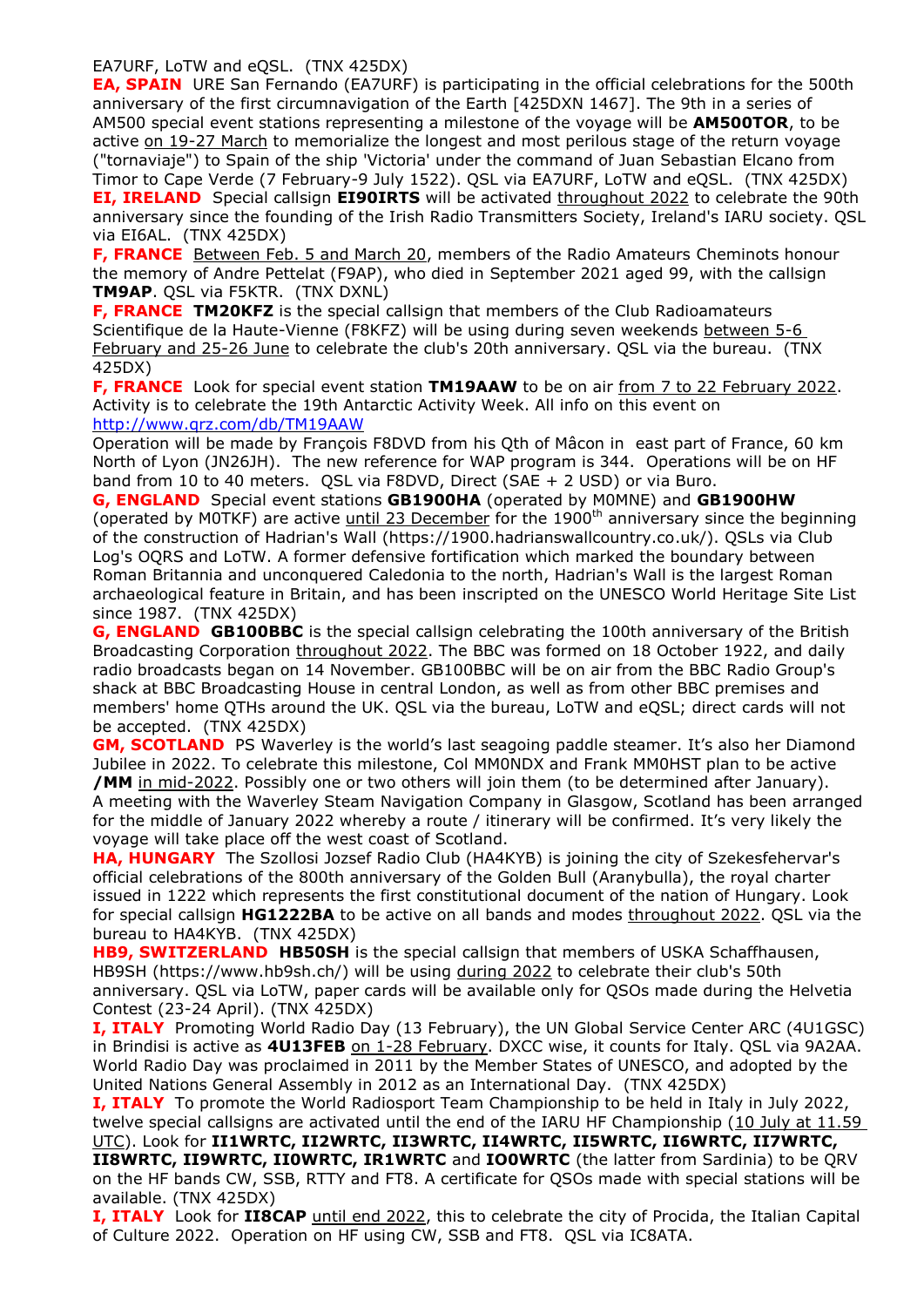**JA, JAPAN 8N1MORSE**, operated by members of the A1 Club and the Denpaken Club, celebrates Samuel Morse's 230<sup>th</sup> birthday and the 120<sup>th</sup> anniversary of Marconi's first transatlantic transmission until the end of February 2022. For more information see thewebsite. QSL via bureau and Club Log OQRS. (TNX DXNL)

**JA, JAPAN 8N1FT** celebrates the 50<sup>th</sup> anniversary of Futtsu-City until the end of March. All QSOs will be confirmed with a card automatically, logs will be uploaded to LoTW. (TNX DXNL) **JA, JAPAN** 8J2I celebrates the founding of the city Ichinomiya 100 years ago. QRV until the end of February 2022. All QSOs will be confirmed with a bureau card. (TNX DXNL)

**JA, JAPAN 8J100CB** celebrates the 100th anniversary of Chiba-City until the end of March. All QSOs will be confirmed with a card automatically. (TNX DXNL)

**JA, JAPAN** Members of JARL Joetsu Club is active as **8N0J** until end April 2022. This to celebrate the 50th anniversary of the city of Joetsu, Niigata. All QSO's will be confirmed automatically. QSL direct if needed via JJ0AWX. (TNX 425DX)

**LA, NORWAY LA100B** is the special callsign for NRRL's Bergensgruppen (LA1B) to celebrate its 100th anniversary throughout 2022. Several classes of awards will be offered for contacts made with LA100B. (TNX 425DX)

**LX, LUXEMBOURG** Commemorating the birth of Michael Faraday (22 September 1791), special event station LX5MF is on air until March 26 in close cooperation with the Luxembourg Science Center. QSL via LX1KQ (but all QSOs will be confirmed automatically via the bureau) and LoTW. (TNX 425DX)

**LZ, BULGARIA** Anton, LZ1XM is active as **LZ150GD** on 1-28 February. The special callsign honours the 150th anniversary of the birth of Gotse Delchev, a prominent Bulgarian revolutionary leader. QSL via the bureau. (TNX 425DX)

LZ, BULGARIA LZ01MLN is the special callsign to be used until end 2022 by the LZ Contest Team to celebrate the 1,000,000th QSO made by the LZ9W Multi-Multi Contest Station (http://www.lz9w.com/). The mark was reached during this year's CQ WW DX SSB Contest. QSL via LZ1PM. (TNX 425DX)

**OH0, ALAND ISL OH0100AX** is for the Alands Radioamatorer (OH0A) to celebrate until 9 June the 100th anniversary of the Aland Islands' selfgovernment from Finland.

The special callsign's suffix is the Internet country code top-level domain of the Aland Islands. (TNX 425DX)

**OH, FINLAND OF60RR** draws attention to the 60<sup>th</sup> anniversary of the steel mill Rautaruukki. QRV until March. QSL via bureau or via OH8DR direct. (TNX DXNL)

**OK, CZECH REPUBLIC** The radio club Chrudim celebrates its 75<sup>th</sup> anniversary with thecallsian **OL75KCR** until the end of the year. QSL via Club Log OQRS. (TNX DXNL)

**ON, BELGIUM** Celebrating the 75th anniversary of UBA (Belgium's national IARU society, established on 25 January 1947), 64 special event stations scattered all over the country will be active until 28 February: **ON75AAA, ON75ACC, ON75ALT, ON75ARA, ON75AST, ON75ATH, ON75ATO, ON75BDX, ON75BTS, ON75BXE, ON75CDZ, ON75CLR, ON75CRD, ON75DIG, ON75DST, ON75EKO, ON75GBN, ON75GBX, ON75GDV, ON75GNT, ON75GTM, ON75HCC, ON75IPR, ON75KSD, ON75KTK, ON75LGE, ON75LIR, ON75LLV, ON75LUS, ON75LVN, ON75MCL, ON75MLB, ON75MWV, ON75NBT, ON75NNV, ON75NOK, ON75NOL, ON75ODE, ON75ONZ, ON75ORA, ON75OSA, ON75OSB, ON75OST, ON75PHI, ON75RAF, ON75RAM, ON75RAT, ON75RCA, ON75RCN, ON75REM, ON75RST, ON75RSX, ON75SNW, ON75TLS, ON75TRA, ON75TRC, ON75TWS, ON75UBA , ON75WLD, ON75WRA, ON75WRC,** 

**ON75WTO, ON75YLC and ON75ZTM**. QSL via Club Log's OQRS (direct or bureau; requests must be sent within 31 March); those who do not use Club Log must go direct to ON9TT (Marc Domen, Ferdinand Coosemansstraat 32, 2600 Antwerpen, Belgium), or request bureau cards by email to uba75qsl@uba.be (uba75swl@uba.be for SWLs). Two series of awards will be available for download, details will be published on <https://hamlog.online/>(TNX 425DX)

**OZ, DENMARK** Radio amateurs around the world can obtain an anniversary award by having contacts using CW, Phone or Digital modes with SES **OZ5ØDDXG** during 2022.

The anniversary callsign may be contacted once a month, on each band and with each modulation type. Each approved contact counts 1 point.

The award can be sent by e-mail (free of charge) or by postal mail for 10 USD. Application is sent to award manager OZ4CG Carsten – *oz4cg@live.dk*

**PA, THE NETHERLANDS** Wino, PA0ABM is active as **PA75DXCC** until 2 August. QSL via Club Log's OQRS , LoTW, eQSL, or via home call. The special callsign celebrates the 75th anniversary of the first post- World War II list of DXCC members, published in the July 1947 issue of QST. (TNX 425DX)

**PA, THE NETHERLANDS** The Dutch city of Leiden will be European City of Science in 2022, and will host a 365-day science festival "for anyone with an inquisitive mind" (https://leiden2022.nl/). Members of VERON Leiden will participate in the event and will be active as **PA22L**. QSL via